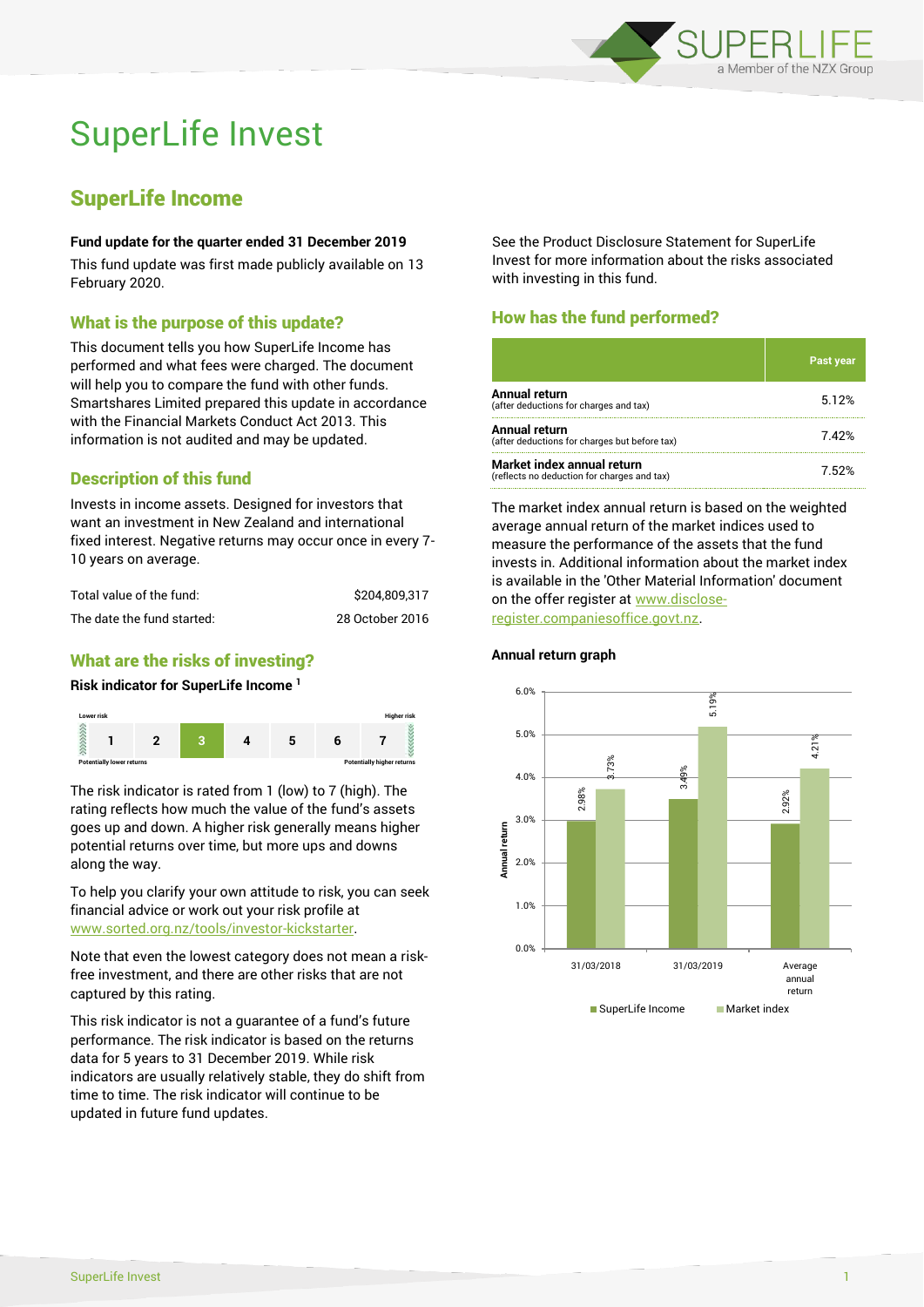

This shows the return after fund charges and tax for each year ending 31 March since the fund started. The last bar shows the average annual return since the fund started, up to 31 December 2019.

**Important:** This does not tell you how the fund will perform in the future.

Returns in this update are after tax at the highest prescribed investor rate (PIR) of tax for an individual New Zealand resident. Your tax may be lower.

## What fees are investors charged?

Investors in SuperLife Income are charged fund charges. In the year to 31 March 2019 these were:

|                                                       | % per annum of fund's<br>net asset value |  |
|-------------------------------------------------------|------------------------------------------|--|
| <b>Total fund charges</b>                             | 0.46%                                    |  |
| Which are made up of:                                 |                                          |  |
| <b>Total management and administration</b><br>charges | 0.46%                                    |  |
| Including:                                            |                                          |  |
| Manager's basic fee                                   | 0.37%                                    |  |
| Other management and<br>administration charges        | 0.09%                                    |  |
| Other charges                                         | Dollar amount per investor               |  |
| Administration fee                                    | \$12 per annum                           |  |

Investors may also be charged individual action fees for specific actions or decisions (for example, if an investor has a financial adviser and has agreed to pay a fee to the adviser for providing financial advice). See the Product Disclosure Statement for SuperLife Invest for more information about those fees.

Small differences in fees and charges can have a big impact on your investment over the long term.

GST is included in the fund charges set out above.

## Example of how this applies to an investor

Jess had \$10,000 in the fund and did not make any further contributions. At the end of the year, Jess received a return after fund charges were deducted of \$512 (that is 5.12% of her initial \$10,000). Jess paid other charges of \$12. This gives Jess a total return after tax of \$500 for the year.

## What does the fund invest in?

#### **Actual investment mix**

This shows the types of assets that the fund invests in.



#### **Target investment mix**

This shows the mix of assets that the fund generally intends to invest in.

| <b>Asset Category</b>        | <b>Target asset mix</b> |
|------------------------------|-------------------------|
| Cash and cash equivalents    | 1.00%                   |
| New Zealand fixed interest   | 34.00%                  |
| International fixed interest | 65.00%                  |
| Australasian equities        |                         |
| International equities       |                         |
| Listed property              |                         |
| Unlisted property            |                         |
| Commodities                  |                         |
| Other                        |                         |